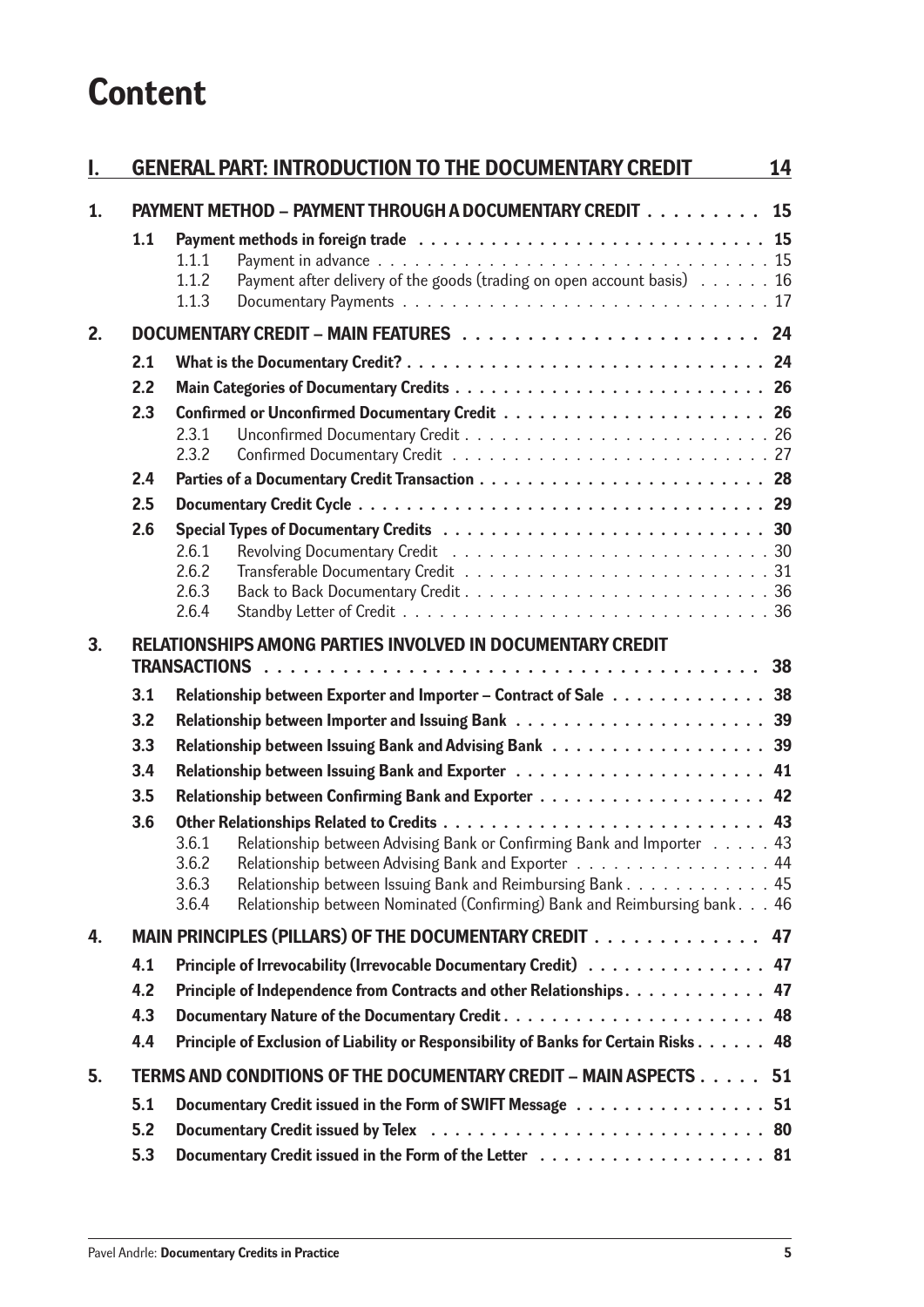| 6.  |                                                                                     |                                                                                                                                                      |  |  |
|-----|-------------------------------------------------------------------------------------|------------------------------------------------------------------------------------------------------------------------------------------------------|--|--|
|     | 6.1                                                                                 | The Methods of Availability of Credits and Options of Banks Involved<br>6.1.1<br>6.1.2<br>6.1.3<br>6.1.4                                             |  |  |
| II. |                                                                                     | <b>PRACTICAL PART - GUIDE TO DOCUMENTARY CREDIT PROCEDURES</b><br>90                                                                                 |  |  |
| 7.  |                                                                                     |                                                                                                                                                      |  |  |
|     | 7.1                                                                                 | What is the Importer to do before he Signs/Concludes the Relevant Contract? 91                                                                       |  |  |
|     | 7.2                                                                                 | What is the Exporter to do before he Signs/Concludes the Relevant Contract? 91                                                                       |  |  |
|     | 7.3                                                                                 | Contract (of Sale or other Type) between the Exporter and the Importer 92                                                                            |  |  |
|     | 7.4                                                                                 | Documentary Credit as a Method of Payment for the Goods 93                                                                                           |  |  |
| 8.  |                                                                                     |                                                                                                                                                      |  |  |
|     | 8.1                                                                                 |                                                                                                                                                      |  |  |
|     | 8.2                                                                                 | Documentary Credit - Payment Condition in the Contract of Sale 95                                                                                    |  |  |
|     | 8.3                                                                                 |                                                                                                                                                      |  |  |
| 9.  |                                                                                     |                                                                                                                                                      |  |  |
|     | 9.1                                                                                 | 111<br>112<br>9.1.1                                                                                                                                  |  |  |
|     | 9.2                                                                                 | 113                                                                                                                                                  |  |  |
|     |                                                                                     | The Application to Issue a Documentary Credit - Preliminary considerations<br>114<br>9.2.1                                                           |  |  |
|     |                                                                                     | 9.2.2<br>The Application to Issue a Documentary Credit – Completion of the Form<br>114<br>115                                                        |  |  |
|     |                                                                                     |                                                                                                                                                      |  |  |
| 10. |                                                                                     | 155                                                                                                                                                  |  |  |
|     |                                                                                     | 155<br>10.1 Advising of Documentary Credit to the Beneficiary                                                                                        |  |  |
|     |                                                                                     | 156<br>10.2 Responsibilities of the Advising Bank<br>Responsibilities of the Advising Bank in case when it is instructed to confirm<br>10.2.1<br>156 |  |  |
|     |                                                                                     | Pre-Advice of a Documentary Credit (or Amendment)<br>157<br>10.2.2                                                                                   |  |  |
|     |                                                                                     | Operative v. Non-Operative Credit (Amendment)<br>158<br>10.2.3                                                                                       |  |  |
|     |                                                                                     | Annex B – Guidance for SWIFT Message MT 700 – Issuance of the Credit (excerpt).<br>160                                                               |  |  |
|     | Annex C - Advice of Export Documentary Credit to the Beneficiary - Example          |                                                                                                                                                      |  |  |
|     |                                                                                     | 161<br>Annex D – Guidance for the Beneficiary for Check Up of the Advice of the Credit<br>162                                                        |  |  |
|     |                                                                                     |                                                                                                                                                      |  |  |
| 11. |                                                                                     | 163                                                                                                                                                  |  |  |
|     |                                                                                     | 163                                                                                                                                                  |  |  |
|     |                                                                                     | 169<br>170<br>11.2.1<br>Responsibility of the Advising Bank when Advising Amendments                                                                 |  |  |
|     |                                                                                     | 11.2.2<br>171                                                                                                                                        |  |  |
| 12. |                                                                                     | <b>ISSUANCE OF DOCUMENTS REQUESTED BY CREDITS </b><br>172                                                                                            |  |  |
| 13. | 174                                                                                 |                                                                                                                                                      |  |  |
|     |                                                                                     | 175                                                                                                                                                  |  |  |
|     | Annex F – Sample of Covering Letter Accompanying Documents for Presentation.<br>176 |                                                                                                                                                      |  |  |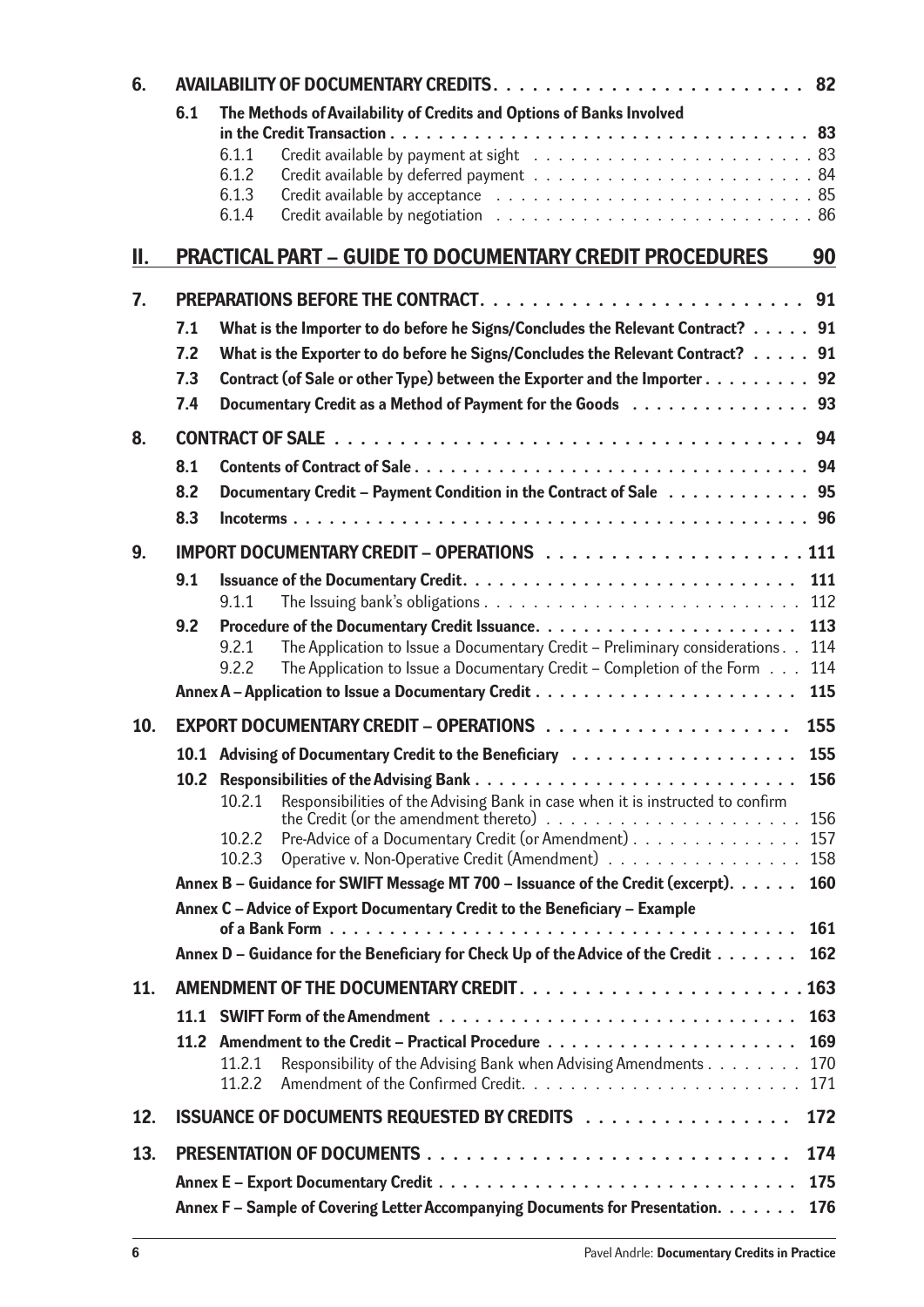| 14. | DISCREPANCIES IN DOCUMENTS - OPTIONS FOR SOLUTIONS<br>177 |                  |                                                                                                                                                   |            |  |
|-----|-----------------------------------------------------------|------------------|---------------------------------------------------------------------------------------------------------------------------------------------------|------------|--|
|     | 14.1                                                      |                  |                                                                                                                                                   | 177        |  |
|     | 14.2                                                      |                  | Discrepancies which cannot be (practically) corrected                                                                                             | 177        |  |
|     |                                                           | 14.2.1           | Possible Solutions - Advising Bank Acting as Confirming Bank                                                                                      | 178        |  |
|     |                                                           | 14.2.2           | Possible Solutions - Advising Bank Acting as "Only Advising Bank"                                                                                 | 179        |  |
|     |                                                           | 14.2.3           |                                                                                                                                                   | 180        |  |
| 15. |                                                           |                  |                                                                                                                                                   | 182        |  |
|     |                                                           |                  | 15.1 Drawings under a Credit Available by Payment at Sight                                                                                        | 182        |  |
|     |                                                           | 15.1.1           |                                                                                                                                                   | 183        |  |
|     |                                                           | 15.1.2           |                                                                                                                                                   | 183        |  |
|     |                                                           | 15.1.3           |                                                                                                                                                   | 184        |  |
|     |                                                           | 15.1.4           |                                                                                                                                                   | 184        |  |
|     |                                                           | 15.2.1           | 15.2 Drawings under a Credit Available by Deferred Payment                                                                                        | 184<br>185 |  |
|     |                                                           | 15.2.2           |                                                                                                                                                   | 185        |  |
|     |                                                           | 15.2.3           |                                                                                                                                                   | 185        |  |
|     |                                                           | 15.2.4           |                                                                                                                                                   | 186        |  |
|     | 15.3                                                      |                  | Drawings under a Credit available by Acceptance of a Draft                                                                                        | 186        |  |
|     |                                                           | 15.3.1           |                                                                                                                                                   | 187        |  |
|     |                                                           | 15.3.2<br>15.3.3 |                                                                                                                                                   | 187<br>188 |  |
|     |                                                           | 15.3.4           |                                                                                                                                                   | 188        |  |
|     |                                                           |                  |                                                                                                                                                   | 189        |  |
|     |                                                           | 15.4.1           |                                                                                                                                                   | 189        |  |
|     |                                                           | 15.4.2           |                                                                                                                                                   | 190        |  |
|     |                                                           | 15.4.3           |                                                                                                                                                   | 191        |  |
|     |                                                           | 15.4.4           |                                                                                                                                                   | 191        |  |
|     |                                                           |                  | Annex G - Processing of Documentary Credit Transaction (schematic overview)                                                                       | 193        |  |
| Ш.  |                                                           |                  | <b>FINANCING UNDER DOCUMENTARY CREDITS</b>                                                                                                        | 196        |  |
| 16. |                                                           |                  | FINANCING UNDER IMPORT AND EXPORT DOCUMENTARY CREDITS.                                                                                            | 196        |  |
|     | 16.1                                                      |                  |                                                                                                                                                   | 196        |  |
|     |                                                           | 16.1.1           | Import Financing using Import Documentary Credit available                                                                                        |            |  |
|     |                                                           |                  |                                                                                                                                                   | 196        |  |
|     |                                                           | 16.1.2<br>16.1.3 | Import Financing using Loans provided by the Issuing Bank (Importer's Bank).<br>Import Financing: Post-financing, Usance Credit payable at Sight. | 197<br>198 |  |
|     |                                                           |                  | 16.2 Pre-Export and Export Financing using Documentary Credit                                                                                     | 200        |  |
|     |                                                           | 16.2.1           |                                                                                                                                                   | 200        |  |
|     |                                                           | 16.2.2           |                                                                                                                                                   | 204        |  |
| IV. |                                                           |                  | <b>EXAMINATION OF DOCUMENTS</b>                                                                                                                   | 212        |  |
| 17. |                                                           |                  | <b>EXAMINATION OF DOCUMENTS UNDER DOCUMENTARY CREDITS - COMPLIANCE.</b>                                                                           | 212        |  |
|     | 17.1                                                      |                  | General Rules for Examination of Documents - Responsibilities of Banks                                                                            | 212        |  |
|     |                                                           | 17.1.1           |                                                                                                                                                   | 212        |  |
|     |                                                           | 17.1.2           | Banks responsible for examination of presented documents                                                                                          | 213        |  |
|     |                                                           | 17.1.3           |                                                                                                                                                   | 213        |  |
|     |                                                           |                  |                                                                                                                                                   |            |  |
|     |                                                           | 17.2.1           |                                                                                                                                                   |            |  |
|     |                                                           | 17.2.2           |                                                                                                                                                   |            |  |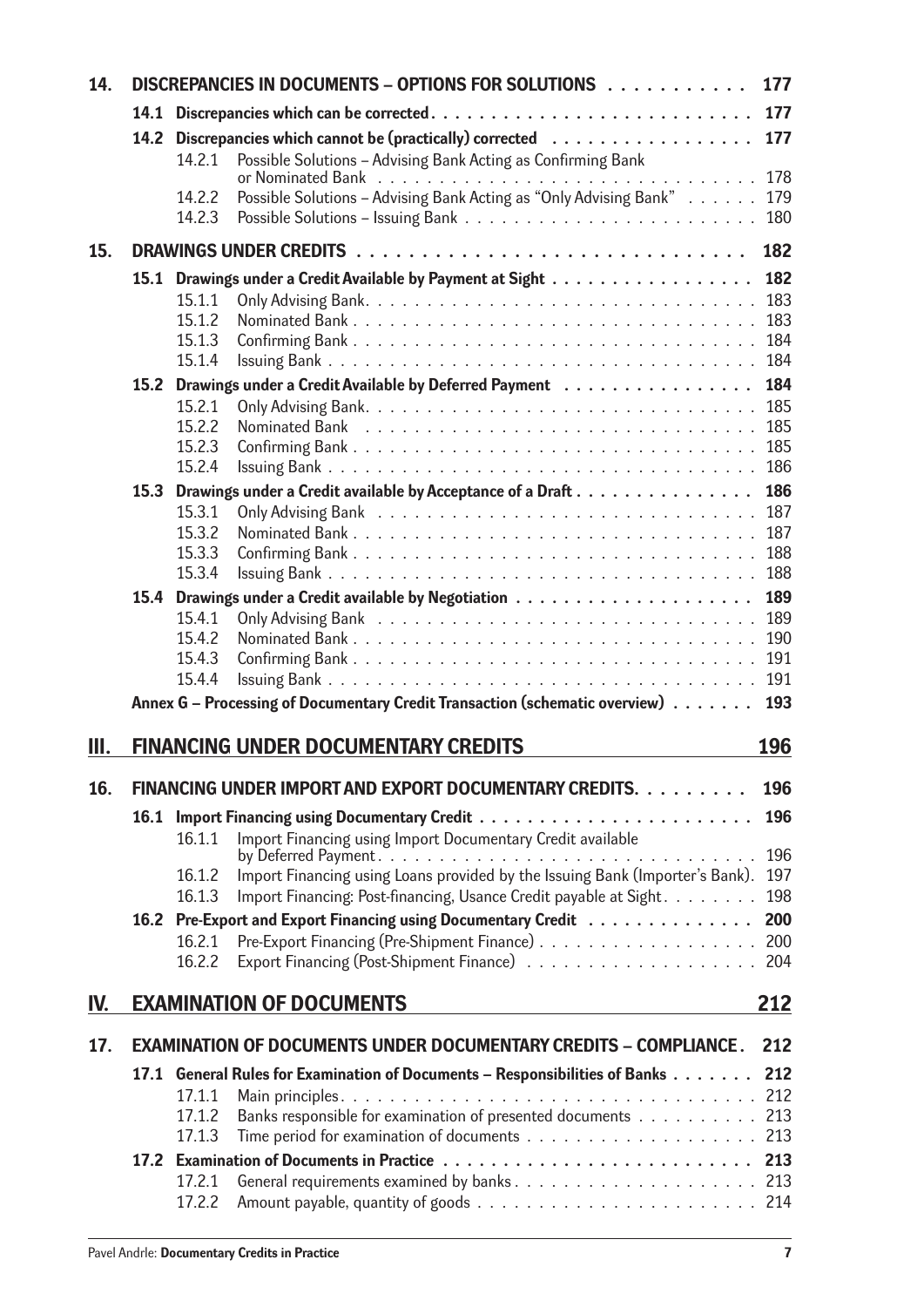|     |                   | 17.2.3           |                                                                                                                                                                                     |            |
|-----|-------------------|------------------|-------------------------------------------------------------------------------------------------------------------------------------------------------------------------------------|------------|
|     |                   | 17.2.4           |                                                                                                                                                                                     |            |
|     |                   | 17.2.5           |                                                                                                                                                                                     |            |
|     |                   | 17.2.6           | Presented documents must not be in conflict 227                                                                                                                                     |            |
| 18. |                   |                  | GENERAL RULES OF EXAMINATION APPLICABLE TO ALL DOCUMENTS                                                                                                                            | 229        |
|     |                   |                  | 18.1 General Rules Related to the Content and Issuers of Documents                                                                                                                  | 229        |
|     |                   | 18.1.1           |                                                                                                                                                                                     | 229        |
|     |                   | 18.1.2           | Further rules related to the content and issuers of documents 229                                                                                                                   |            |
|     |                   | 18.1.3           | Documents issued or countersigned by the applicant 229                                                                                                                              |            |
|     | 18.2 <sub>1</sub> |                  |                                                                                                                                                                                     |            |
|     |                   |                  |                                                                                                                                                                                     | 232        |
|     | 18.4              |                  |                                                                                                                                                                                     | 232        |
|     |                   | 18.4.1<br>18.4.2 | Description of goods, services or performance in commercial invoice.<br>Description of goods, services or performance in documents other                                            | 232<br>233 |
|     | 18.5              |                  |                                                                                                                                                                                     | 234        |
|     | 18.6              |                  |                                                                                                                                                                                     | 234        |
|     | 18.7              |                  |                                                                                                                                                                                     | 235        |
|     |                   |                  | 18.8 Abbreviations, Use of Virgules, a Comma when Indicating a Range of Data.                                                                                                       | 235        |
|     |                   | 18.8.1           |                                                                                                                                                                                     | 235        |
|     |                   | 18.8.2           |                                                                                                                                                                                     | 235        |
|     |                   | 18.8.3           | Use of a comma when indicating a range of data in a credit $\dots \dots \dots$                                                                                                      | 236        |
|     |                   |                  | 18.9 Documents Issued in Multiple Pages and Attachments or Riders 236                                                                                                               |            |
|     |                   |                  |                                                                                                                                                                                     | 236        |
|     |                   |                  | 18.11 Documents for which the UCP 600 Transport Articles Do Not Apply.                                                                                                              | 237        |
|     |                   |                  |                                                                                                                                                                                     |            |
|     |                   |                  | 18.11.2 Copies of transport documents covered by UCP 600 articles 238                                                                                                               |            |
|     |                   |                  | 18.11.3 Courier receipt, post receipt and certificate of posting in respect<br>of the sending of documents, notices and the like. 239                                               |            |
|     |                   |                  | 18.12 The Need for Completion of a Box, Field or Space in a Document.                                                                                                               | 239        |
|     |                   |                  |                                                                                                                                                                                     | 239        |
|     |                   |                  |                                                                                                                                                                                     |            |
|     |                   |                  | 18.14.1 Date of issuance of a document v. date of issuance of the credit, date                                                                                                      |            |
|     |                   |                  | of presentation, date of signing, date of the event described in the credit 241                                                                                                     |            |
|     |                   |                  |                                                                                                                                                                                     |            |
|     |                   |                  | 18.14.4 Further rules related to dates and other expressions of timing                                                                                                              | 244        |
|     |                   |                  |                                                                                                                                                                                     | 246        |
|     |                   |                  | 18.15.1 General rules governing signatures, requirement for a document                                                                                                              | 246        |
|     |                   |                  |                                                                                                                                                                                     |            |
|     |                   |                  | 18.16 Rules Governing Legalization, Certification, etc. of Documents                                                                                                                | 248        |
|     |                   |                  | 18.17 Rules Governing Correction and Alternations                                                                                                                                   | 248        |
|     |                   |                  | 18.18 Addresses and Contact Details of the Beneficiary and the Applicant in Documents                                                                                               | 250        |
|     |                   |                  | 18.18.1 General rule regarding addresses and contact details of the Beneficiary<br>and the Applicant $\ldots \ldots \ldots \ldots \ldots \ldots \ldots \ldots \ldots \ldots \ldots$ | 250        |
|     |                   |                  | 18.18.2 Rules regarding the address and contact details of the Applicant appearing<br>as part of the consignee or notify party details on transport documents                       | 251        |
|     |                   |                  |                                                                                                                                                                                     | 252        |
|     |                   |                  | 18.19.1 General rule regarding presentation of original(s) 252                                                                                                                      |            |
|     |                   |                  | 18.19.2 Which documents are accepted by banks as originals? 252                                                                                                                     |            |